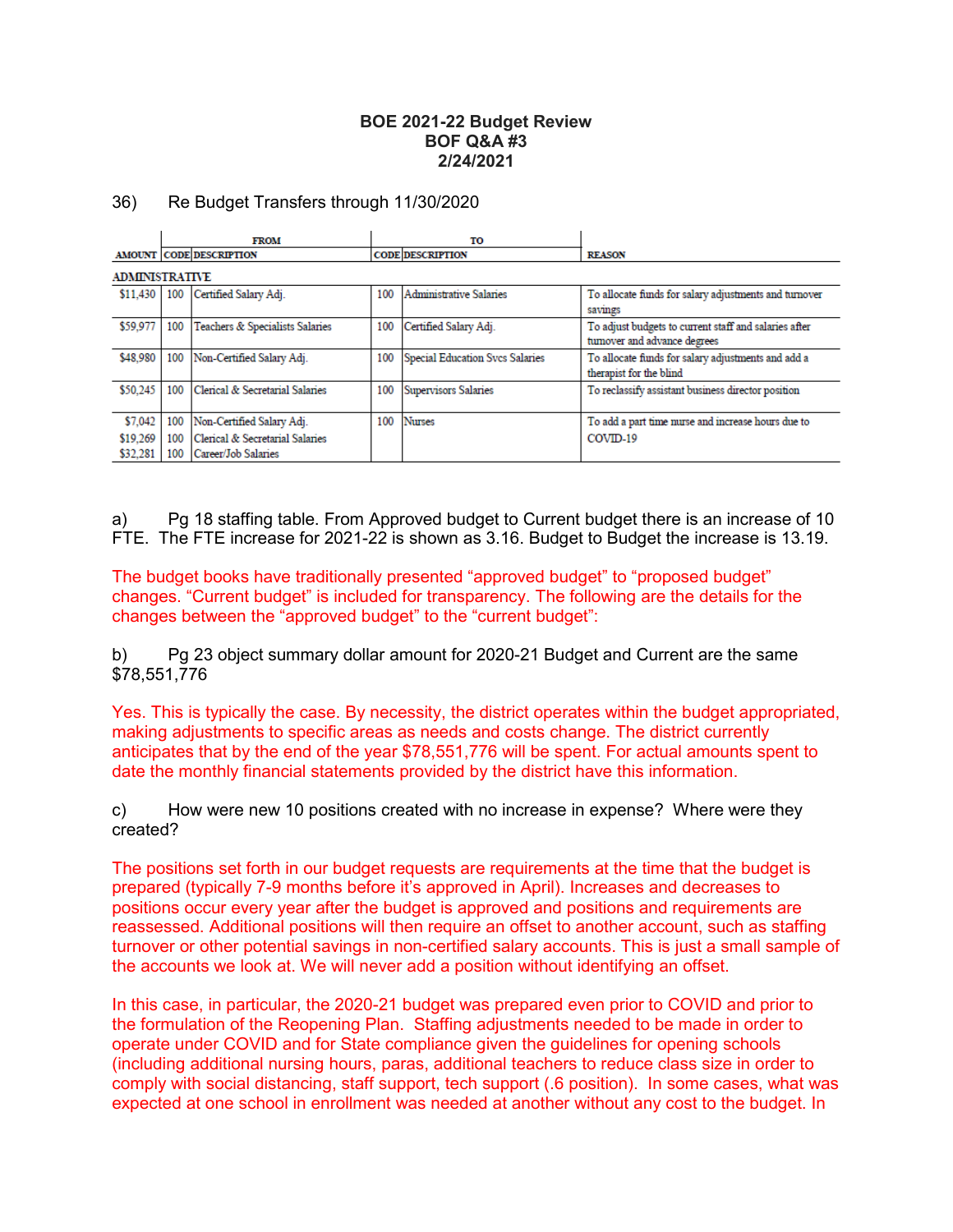other cases, as mentioned before, funds from turnover or other savings in salary accounts are targeted, if possible.

| 2020-21 changes from Budgeted to Current |         |                                                                               |
|------------------------------------------|---------|-------------------------------------------------------------------------------|
|                                          |         |                                                                               |
| <b>Elementary Education</b>              | FTE.    | <b>Note</b>                                                                   |
| HAW - reading                            | 0.20    | required additional reading support                                           |
| HAW - classroom para                     | $-0.72$ | was not needed at HAW, used at                                                |
|                                          |         | <b>SHS</b>                                                                    |
| SHS - classroom para                     | 1.06    | additional support hours for math &                                           |
|                                          |         | reading                                                                       |
| <b>SHS - classroom teacher</b>           | $-1.00$ | non needed at SHS, used at MGS                                                |
| MGS - classroom para                     | 1.34    | additional support hours for math &<br>reading                                |
| MGS - classroom teacher                  | 1.00    | taken from SHS based on staffing<br>needs there                               |
| HOM - classroom para                     | 1.08    | additional support hours for math &                                           |
|                                          |         | reading                                                                       |
| HOM - classroom                          | 1.00    | based on enrollment numbers/class                                             |
|                                          | 0.50    | size                                                                          |
| HOM - reading<br>HOM - library para      | 0.14    | required additional reading support<br>library specialists - additional hours |
|                                          |         | for 20-21                                                                     |
| <b>Total Elementary</b>                  | 4.6     |                                                                               |
| <b>Reed Intermediate</b>                 | FTE.    | <b>Note</b>                                                                   |
| classroom para                           | 0.15    | additional support hours for math &                                           |
|                                          |         | reading                                                                       |
|                                          |         |                                                                               |
|                                          |         |                                                                               |
| <b>Middle School</b>                     | FTE.    | <b>Note</b>                                                                   |
| NMS - SRBI coord.                        | 0.10    | <b>Specialists</b>                                                            |
|                                          |         |                                                                               |
| <b>High School</b>                       | FTE.    | <b>Note</b>                                                                   |
| NHS - world language                     | 0.34    | additional hours                                                              |
| <b>NHS</b> - social studies              | 0.2     | additional hours                                                              |
| School to career                         | $-0.5$  | reduction of position                                                         |
| TAP job coach                            | $-0.86$ | reduction of position                                                         |
| <b>Total High School</b>                 | $-0.82$ |                                                                               |
|                                          |         |                                                                               |
| <b>Special Education</b>                 | FTE.    | <b>Note</b>                                                                   |
| Para's                                   | 1.35    | additional SPED para's required                                               |
| <b>BT</b>                                | 0.93    | additional BT for blind student                                               |
| PT/OT                                    | 0.09    | additional hours for SPED students'                                           |
|                                          |         | needs                                                                         |
| <b>Job Coach</b>                         | 0.02    | additional hours for SPED students'                                           |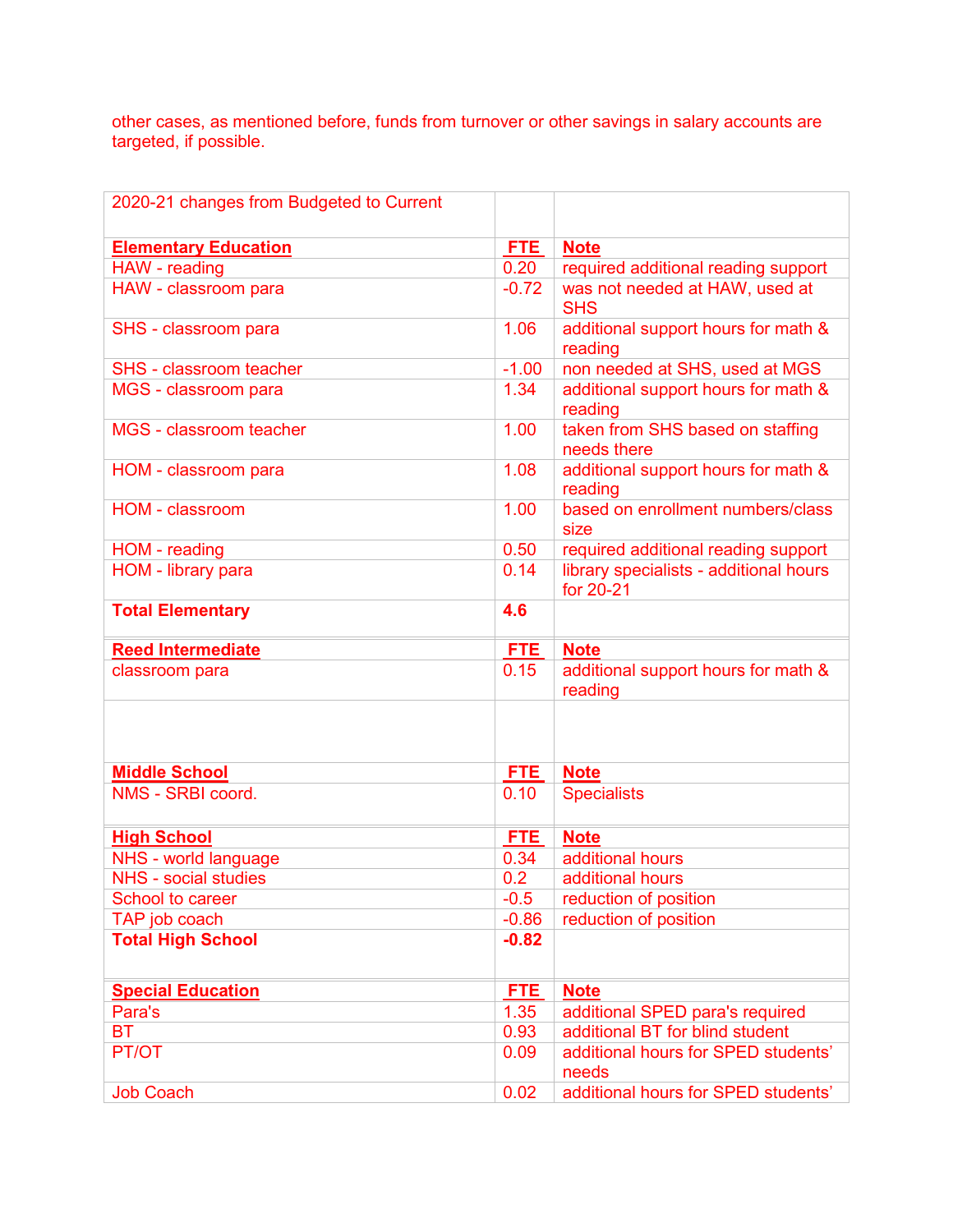|                                                                                                                                        |       | needs                                                                           |
|----------------------------------------------------------------------------------------------------------------------------------------|-------|---------------------------------------------------------------------------------|
| <b>HS Teacher</b>                                                                                                                      | 1.20  | additional support for SPED<br>students                                         |
| <b>Total Special Education</b>                                                                                                         | 3.59  |                                                                                 |
| <b>Pupil Personnel</b>                                                                                                                 | FTE.  | <b>Note</b>                                                                     |
| <b>Additional hours</b>                                                                                                                | 0.30  | additional nursing hours to meet<br>students needs                              |
|                                                                                                                                        |       | floater was decreased by .2 and .5<br>was added to RIS resulting in .3          |
|                                                                                                                                        |       |                                                                                 |
| <b>Technology</b>                                                                                                                      | FTE   | <b>Note</b>                                                                     |
| <b>Tech Support</b>                                                                                                                    | 0.60  | additional support required for<br>worklload/increased needs in tech<br>support |
| <b>Total Staffing Changes</b>                                                                                                          | 8.52  | actual staffing changes                                                         |
| Positions reclassified across departments,<br>(funded appropriately through the budget) but not<br>included in original staffing count | 1.51  |                                                                                 |
| 2020-21 budget to 2020-21 Current                                                                                                      | 10.03 | as seen on page 18 in staffing                                                  |

In summary, personnel adjustments are made throughout the year (both positive and negative) based on student needs, changes in schedule, increased SPED IEPs and new students, unexpected class size growth. These adjustments, both positive and negative, are carried over into the next budget year but not as new requests, as these were funded by offsets in turnover, savings from late hiring, open positions not filled, and other sources.

37) a) What non-English languages are taught in elementary, intermediate, middle and high school?

After a multi-year phase-in, Spanish will be taught in all grades K-6. At the Middle School, students take either Spanish or French. At the High School, students may take French, Italian, Latin, and Spanish.

b) What languages are part of Language Arts?

.

"Language Arts" typically is shorthand for "English language arts/literacy" as defined by Connecticut Common Core State Standards and involves the study of reading, writing and spoken English. This is the core English academic required by the State for all students.

c) What languages are considered "World Languages"?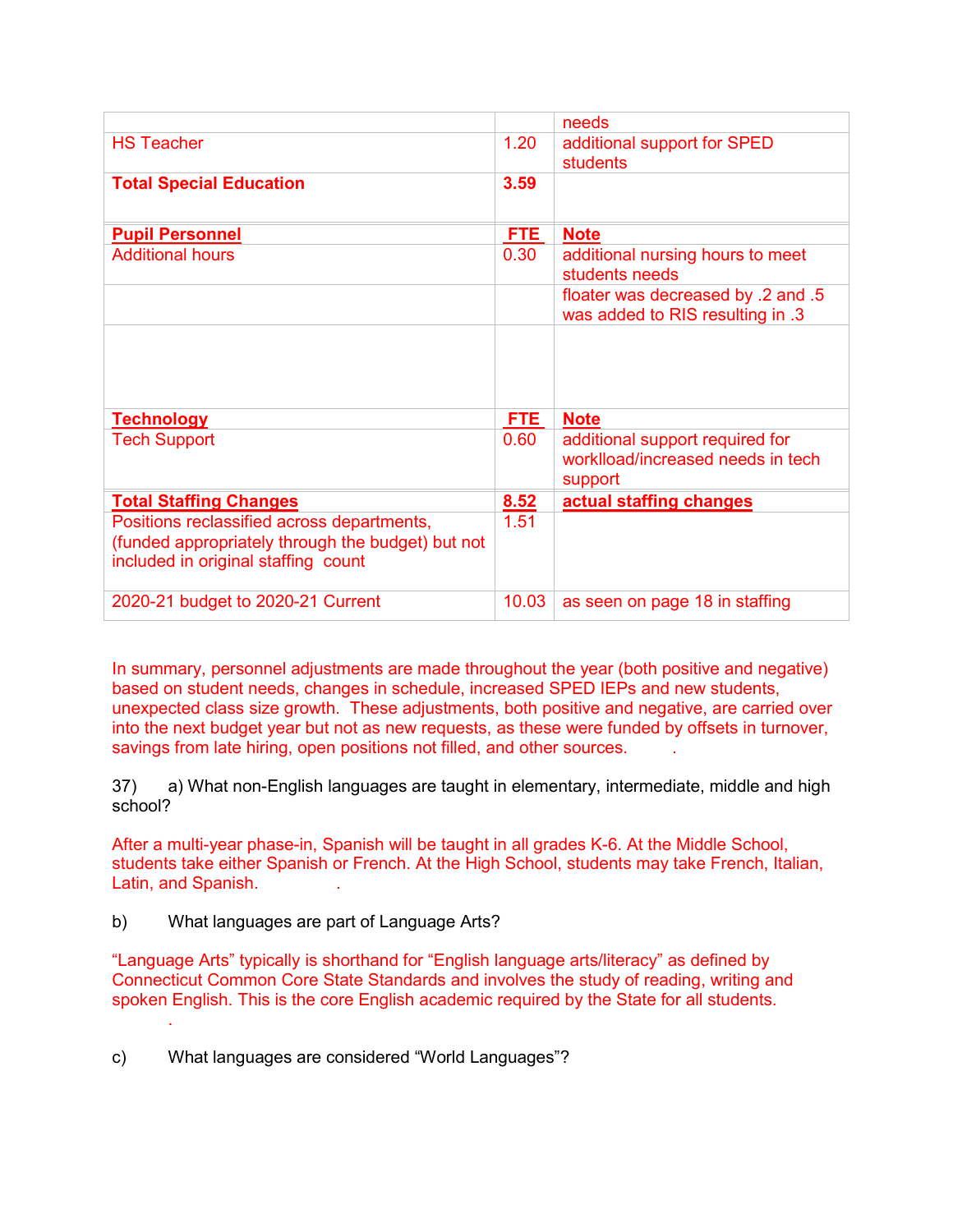The state does not define World Languages (but does specifically include American Sign Language)." A "Status Report on World Language Instruction in Connecticut Public Schools, 2012" commissioned by the Connecticut State Department of Education indicated the following languages being taught in Connecticut schools:



100% of those respondents offering a World Language, offer instruction in Spanish

. .

38) Nurses. The COVID numbers (8/10/2020 and 9/11/2020) included additional Nursing staff (hrs per day and new 0.8 FTE). But on pg 144 comparing the Budget and Requested columns identifies a 0.2 FTE increase?

The COVID doc lists the floater position in whole as a .80 FTE as seen on page 144. Originally a floater position was a 1.0; however, this was reduced to a .80 and a .50 was added to the Reed school where it was needed. The net increase in dollars resulted in .30 FTE (the .8 was merely an internal note so we could identify where the dollars were originally coded). This position was needed to support the nursing staff dealing directly with students and families related to COVID and contact tracing.

39) a) What measures are considered "common assessment data"?

The context of how this term is used is important. There are many, many common assessments used in the district: NWEA, DIBELS, biliteracy assessments, formative and summative assessments designed by teachers, CTAAs, NGSS assessments, SBACs, PSATs, SATs, AP scores, and Connecticut Physical Fitness Exams are some of the common assessments used in the district, Aside from the typical high stakes SATs and SBAC, other standardized assessments are used as tools to provide important information to districts about the progress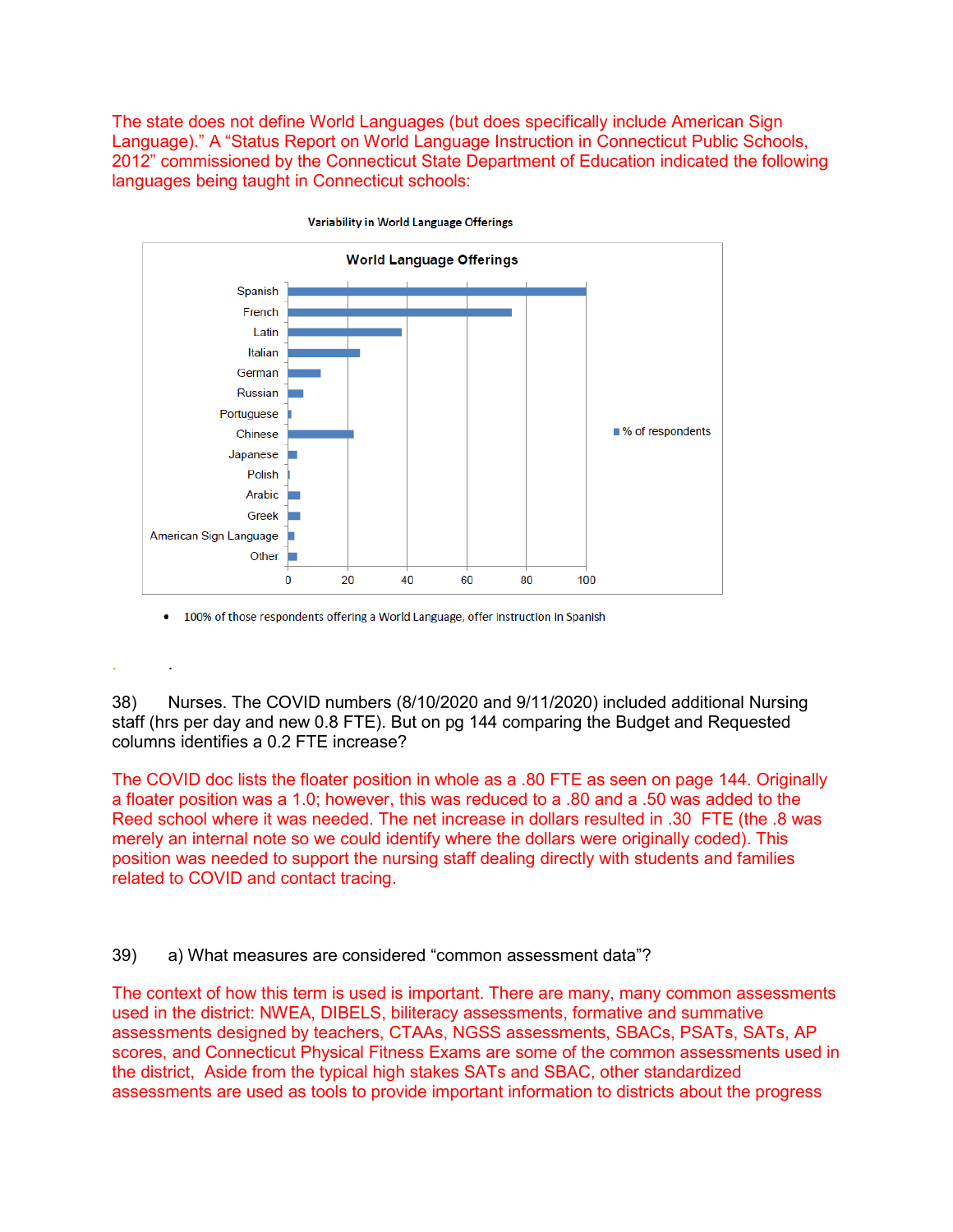of individual students and cohort groups. These are not meant as comparative data with other districts. In fact, the State discourages using any data comparatively since the goal is to improve student learning across grade levels as they move through the system from where they begin to where they end.

b) Last year you provided a number of pages with useful information showing SAT, AP and SBSA scores. Are these the instruments considered "common assessment data"?

SAT scores, AP exams, and SBACs are some common **standardized** assessments that are considered "high stakes." SATs and AP scores are often included in college entrance applications. SBACs are one of many measures used by the State to assess student performance within a given district. Again, SBAC assessment data is most useful to improve future curricular and instructional practices, as well as to support student growth and achievement.

c) In the introduction Thursday, 2019 SAT scores were presented. Where SAT, AP SBSA etc. tests given in 2020? If so would you share Newtown results

SBAC and the school-day PSAT and SATs were not administered in the 2019-20 school year due to COVID. Instead, students took the PSAT/SAT when they returned to school in the fall of 2020. AP tests for 2019-20 courses were administered to students at home in the spring of 2020. SBAC tests were not administered for the 2019-20 school year in Connecticut.

| <b>Fall 2020</b>                      | <b>SAT</b>                                                                              |               |
|---------------------------------------|-----------------------------------------------------------------------------------------|---------------|
|                                       |                                                                                         |               |
|                                       |                                                                                         |               |
|                                       |                                                                                         |               |
|                                       | Total Number with Scored Tests Percentage Level 3 or 4 (Meet or Exceed) % Average Score |               |
| 347                                   | 85                                                                                      | 574           |
| 347                                   | 65                                                                                      | 562           |
|                                       |                                                                                         |               |
| <b>Fall 2020</b>                      | <b>PSAT</b>                                                                             |               |
|                                       |                                                                                         |               |
|                                       |                                                                                         |               |
|                                       |                                                                                         |               |
|                                       |                                                                                         |               |
|                                       | Met Benchmark %                                                                         | Average Score |
| Total Number with Scored Tests<br>330 | 82                                                                                      | 539           |

| <b>JAP EXAMS</b> |  | AP Exams Takers AP Total Exams Exams with Scores of 3,4,5 |
|------------------|--|-----------------------------------------------------------|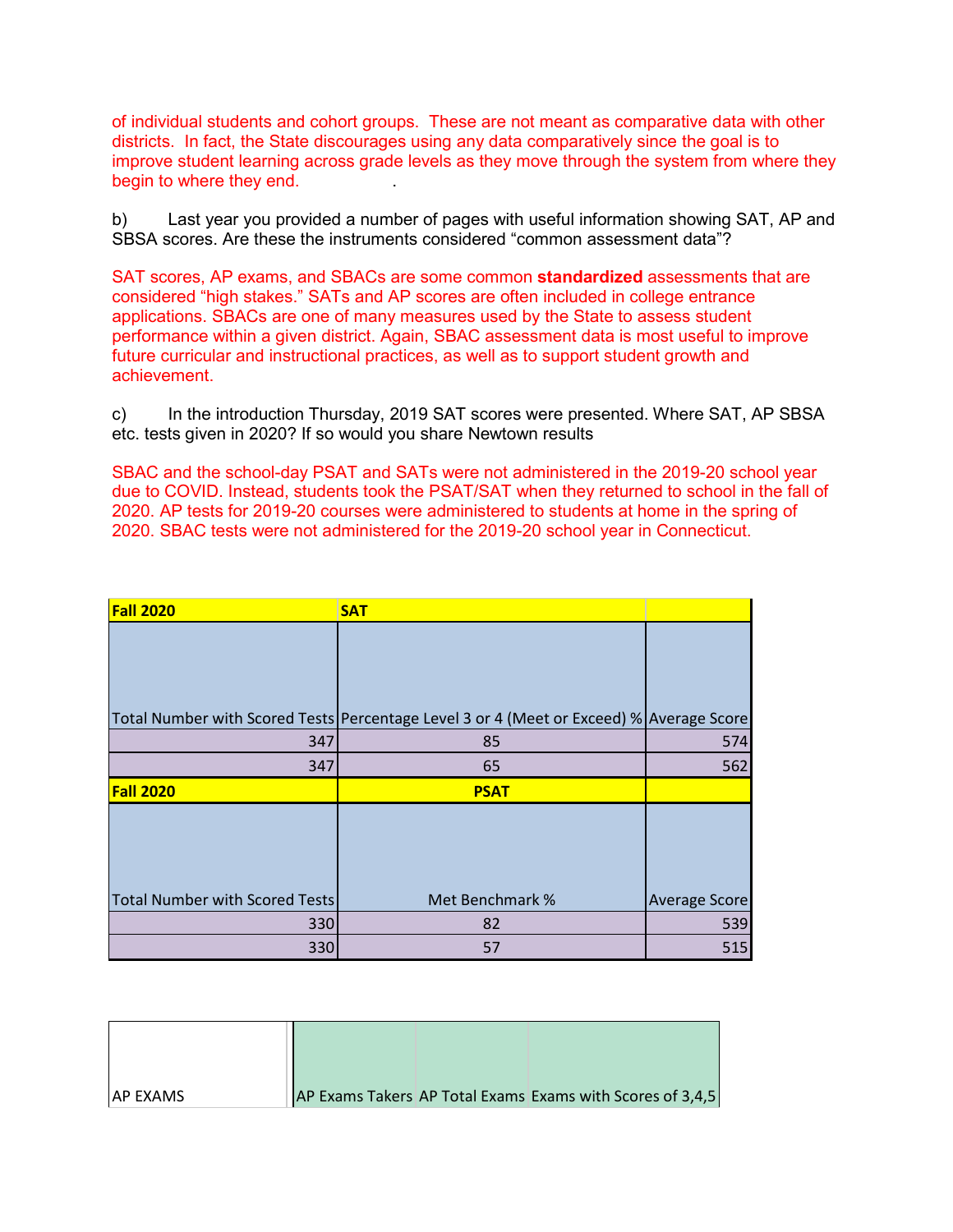| Newtown School District | 823 | 694 |
|-------------------------|-----|-----|

40) a) Last year in response to a question 10 "Could we get further detail on pupil service increase." The response states "The number of SPED students (which is different from special education) has actually increased…"

The statement in parentheses should have read "pupil services" not "special education." SPED and Special Education are synonymous. On the other hand, SPED is different from pupil services, which is why they appear in different sections in the budget. Pupil services include counseling, social work, psychology, and health and medical services.

b) Please remind us of the definition of Special Education (SPED)

.

.

Part B of the Individuals with Disabilities Education Act (IDEA) gives eligible children with disabilities ages 3 through 21 (upper age limit varies depending on state law) the right to a free appropriate public education (FAPE). According to the regulations, a child qualifies for special education and related services under IDEA if a team of professionals evaluates the child and determines that:

- 1. the child has a disability, as defined in Section 300.8 of the IDEA regulations, and
- 2. the child needs special education services because of that disability.

The evaluation must consider all areas related to the suspected disability; it also must use a variety of assessment tools and strategies. Within 30 days of concluding that your child qualifies for services, the school district must hold a meeting to create an individualized education program (IEP) for your child.

c) Students with IEP. Are all students with IEP considered to be in SPED? Do all SPED students have an IEP?

Only Special Education students have IEPs (Individualized Learning Plans) that outline objectives and modifications to their programs. Our district is bound to these IEP documents for all our SPED students.

| Row | Measure                                                    | 2019-2020 |      | 2018-2019 | 2017-2018 |      |
|-----|------------------------------------------------------------|-----------|------|-----------|-----------|------|
|     | <b>High School Graduation Rates</b>                        |           | 99.0 | 96.6      |           | 96.5 |
|     | % students starting in the fall graduating at commencement |           |      |           |           |      |

# 42) What are Newtown High School graduation rates?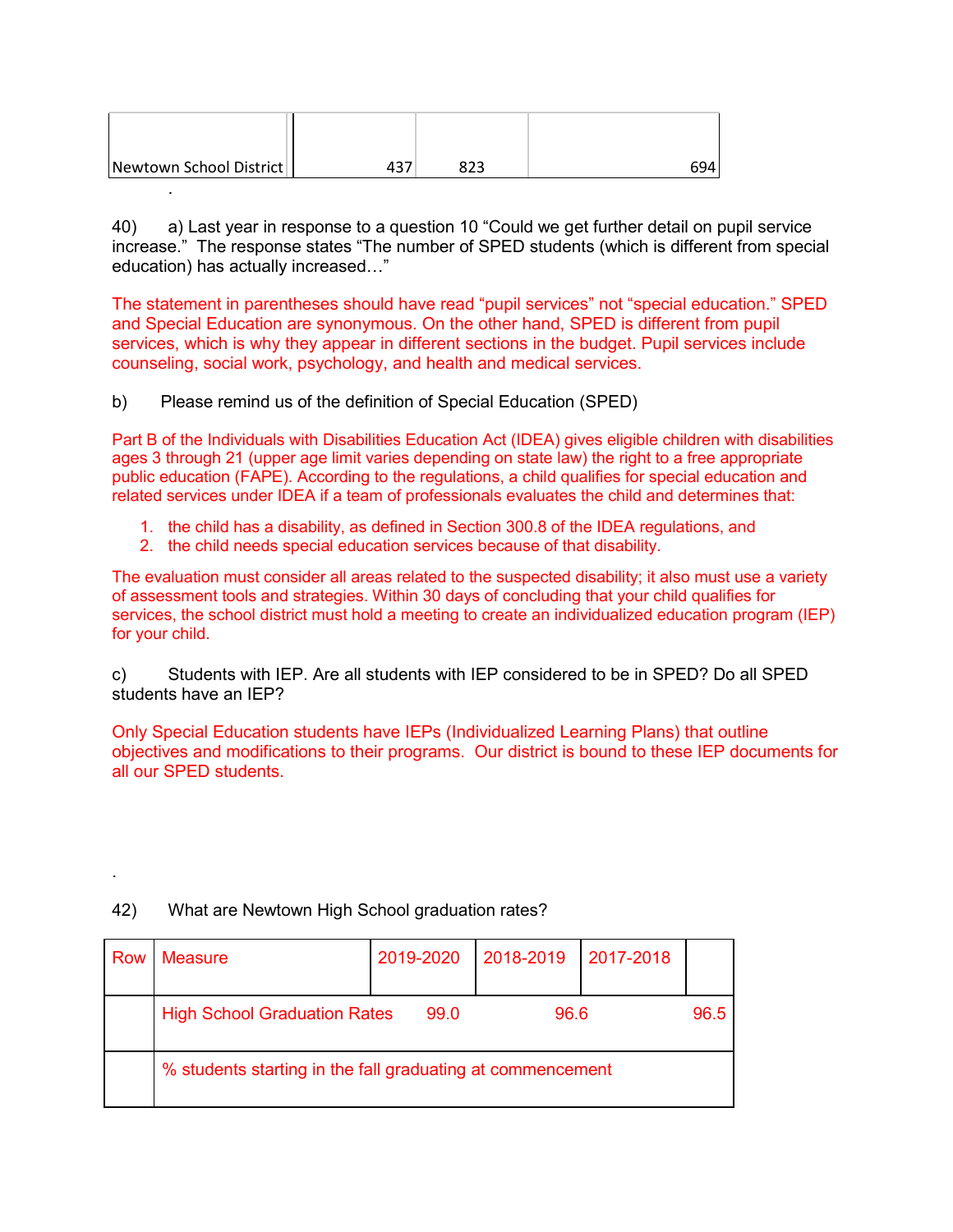| White                                                                | 357 | 370  | 380  |     |  |  |  |  |  |
|----------------------------------------------------------------------|-----|------|------|-----|--|--|--|--|--|
| Non-White                                                            | 64  | 39   | 32   |     |  |  |  |  |  |
| % of students entering NHS as First Years graduating at commencement |     |      |      |     |  |  |  |  |  |
| White                                                                | n/a | n/a  | na/  | n/a |  |  |  |  |  |
| Non-White                                                            | n/a | kna/ | n/a  | na/ |  |  |  |  |  |
| Where NHS graduates go after graduation                              |     |      |      |     |  |  |  |  |  |
| 4-year college/university                                            | 79% | 78%  | 87%  |     |  |  |  |  |  |
| <b>Community College</b>                                             | 4%  | 6%   | 4%   |     |  |  |  |  |  |
| <b>Military</b>                                                      | 1%  | 1%   | 0.7% |     |  |  |  |  |  |
| <b>Other</b>                                                         | 16% | 15%  | 8.3% |     |  |  |  |  |  |

43) Technology: In the December 31, 2020 Financial report, there is a comment that "technology equipment remains stable for now as we do not anticipate the need for additional Chromebooks or other distance learning devices."

This was accurate as we had already purchased what we needed for the 2020-2021 school year by December 2020 to account for students who needed devices for remote learning during the pandemic and the need for remote/hybrid learning models.

The 2021-2022 budget will address the 1:1 chromebooks for freshmen which were not fulfilled this year due to the lateness in obtaining devices as well as obsolete replacements across all grades.

Other devices in the budget, which are chromebooks for our freshman were part of our move to 1:1 technology.

a) Do we have a census on Chromebooks? iPads? (How many in each category and what is the division among schools?)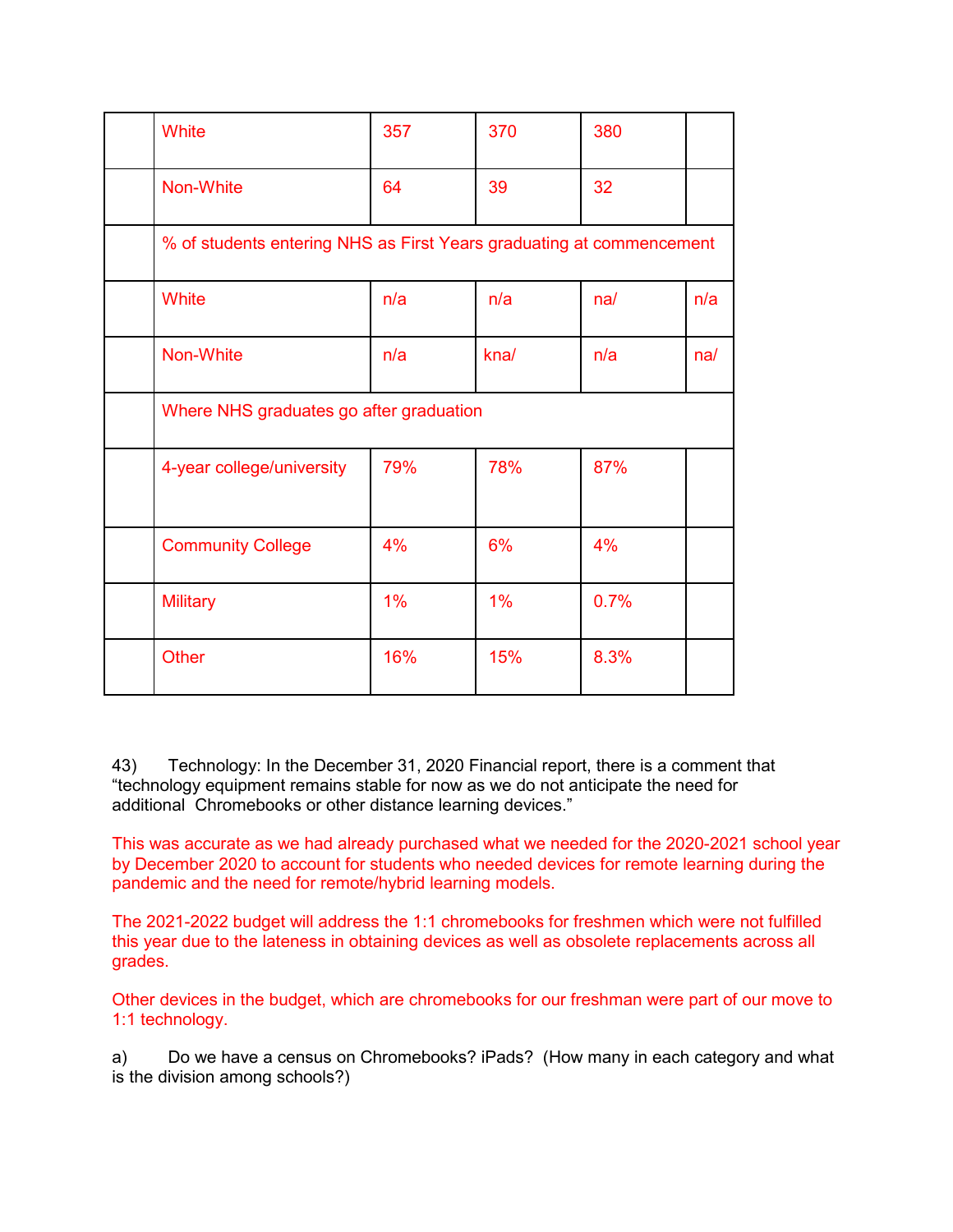|                 | Total | <b>HAW</b> | <b>HOM</b> | <b>MGS</b> | <b>NHS</b> | <b>NMS</b> | <b>RIS</b> | <b>SHS</b> |
|-----------------|-------|------------|------------|------------|------------|------------|------------|------------|
| Chromebooks     |       |            |            |            |            |            |            |            |
| <b>Students</b> | 3,290 | 290        | 292        | 391        | 706        | 631        | 597        | 383        |
| Staff           | 312   | 44         | 31         | 51         | 25         | 53         | 55         | 51         |
|                 |       |            |            |            |            |            |            |            |
| iPads           |       |            |            |            |            |            |            |            |
| <b>Students</b> | 415   | 74         | 61         | 54         | 25         | 3          | 91         | 107        |
| Staff           | 181   | 13         | 16         | 37         | 48         | 25         | 19         | 24         |
|                 |       |            |            |            |            |            |            |            |

 . b) Last year (pre-Covid), \$525,000 was requested for technology equipment and the budget book (p. 151) indicates that \$115,000 was transferred "into" the capital nonrecurring. How do we reconcile this surplus with the increased demand for chromebooks, etc. post-Covid? Where did the money come from to cover the cost for those additional devices? How many devices were purchased since March 2020 and were any of those geared toward replacing existing, older devices?

The \$115,000 shown in red in 2020-21 is not a surplus. This was a part of a reduction to the BOE budget that was offset by the Town's capital non-recurring fund. Thus, \$115,000 was spent on Technology in 2020-21, but was not included in the annual budget.

Additional devices that were purchased in the current year used \$400,000 that was appropriated from the Town's Capital Non-recurring Fund in September 2020 for BOE COVID-related expenses. The \$400,000 only covers a portion of the additional devices as this account is still in the red.

The four-year phase-in plan to issue a Chromebook to every high school student was suspended for 2020-21 to allow distribution of these devices to students in need throughout the district. Thus, Chromebooks for High School freshmen are included in Technology Equipment 2021-22 budget (\$119,000) to re-initiate the four- year plan. .

44) Staffing: Has the Diversity Compliance Coordinator position been filled or will that be filled in next year's budget? If filled already, where did the funding for that position come from?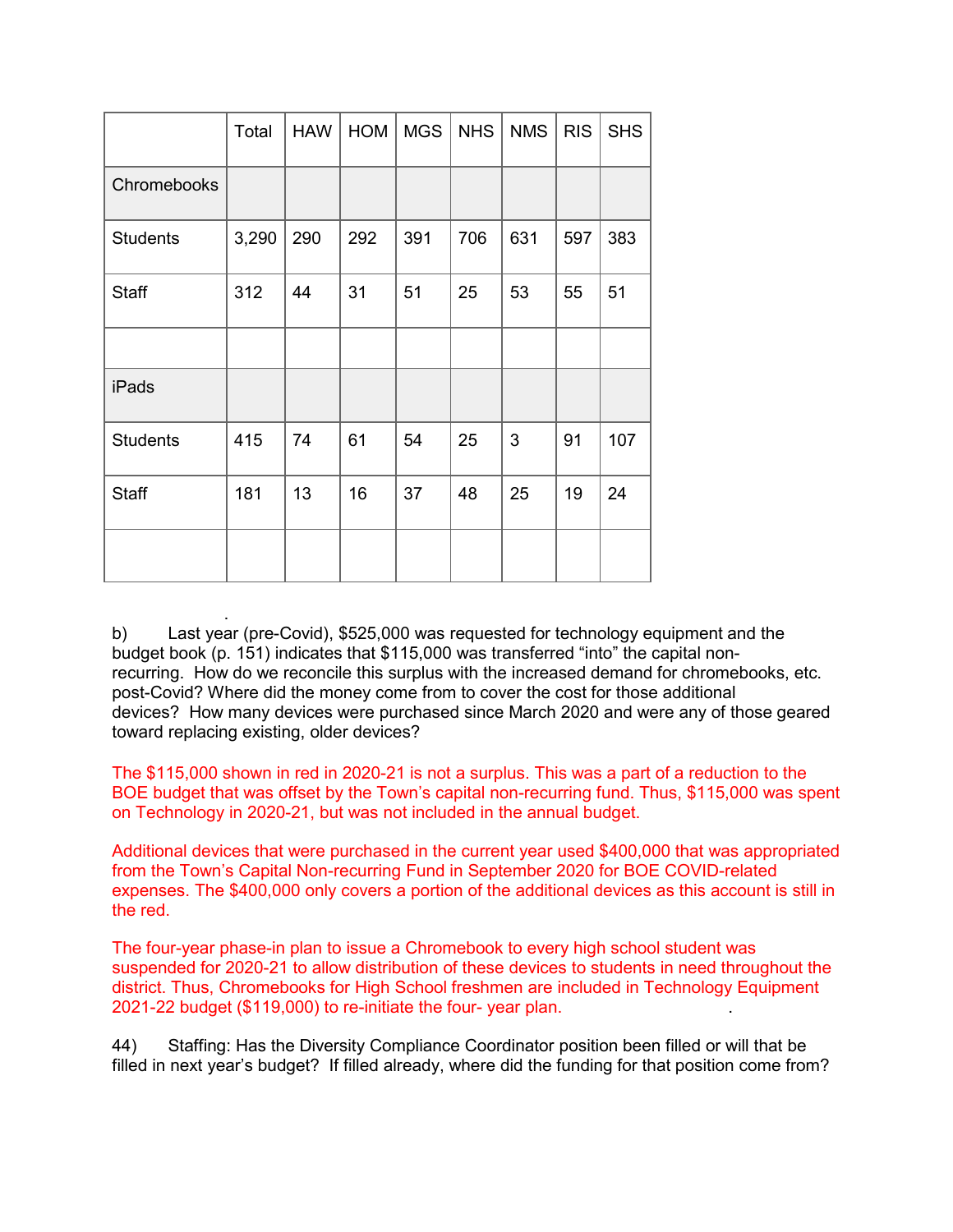The position has not yet been filled, but we are hoping to fill this position with grant funding for the 2021-22 school year. The BOE approved the start date for this position at the latter part of this school year, and funds in personnel for positions not filled would allow for this to occur. The rationale is for someone to begin working with staff, students, leaders and families in order to establish a trusted presence within the district before the onset of the new school year. The prorated cost was approximately \$17,000 for the position to be filled in April. The funds will come from the non-certified turnover accounts. .

45) Special Education: Is the increase in FTEs in paraeducators from 2018/19 because of increased children in the district or because of increased identification of children already in the district? How many special education children did we have in 18/19, 19/20, 20/21? In each year, how many were children that were new additions to the district (as opposed to existing students who were given IEPs)?

The number of special education students in the district has been consistently trending upward in the past five years.

2018-19: 621 (June 1 enrollment)

2019-20: 623 (June 1 enrollment)

1/21/21, the district had 636 identified students. However, as of today, February 22,2021 the district has 653 special education students (plus 20 students homeschooled with intent of reenrolling for the 2021-22 school year). Should these students re-enroll as stated by the parents, the district's number of special education students would be 673.

Furthermore, for the 2020-21 school year, 38 new students identified with special needs moved into the district. Some of these students required 1:1 paras given the severity of their disability and as outlined in their IEP's received from previous district.

46) Transportation: Of the students attending in person, do we have a sense for the percentage that are taking buses versus those that are being dropped off? Have we been able to realize any savings from the reduction of bus usage by families due to covid?

At this time, we have not reduced any of our buses as they have all been running. For the month of December when we were fully remote, we did receive a 5% discount. Currently, we have approximately 75-80% students fully in-person to date. As was stated in another question, we consolidated buses and runs when we moved from a three tier to a two tier system when we changed the school start time. Due to our goal of accomplishing this as a "no cost" solution, we revised bus routes and configured routes and stops, which raised the number of students on buses at the time. We review this each year, and all taxpayers pay for bus transportation whether they use it or not. All students need to have a bus seat available.

47) Athletics: What percentage of 19/20 and 20/21 were school sports in session for? Did all coaches get paid regardless of whether they coached or not?

In 19/20 we ran full fall and winter sports, spring sports were cancelled however all coaches were paid for their virtual work with students. For 20-21 we ran a fall season and are half way through the winter season, all coaches have been paid.

48) The answer to a previous question (15a) indicated that \$106,847 of High School "student travel and staff mileage" was for student athletics. There is also \$106,847 on page 127 of the budget book listed for athletic travel. Is this a duplicate charge?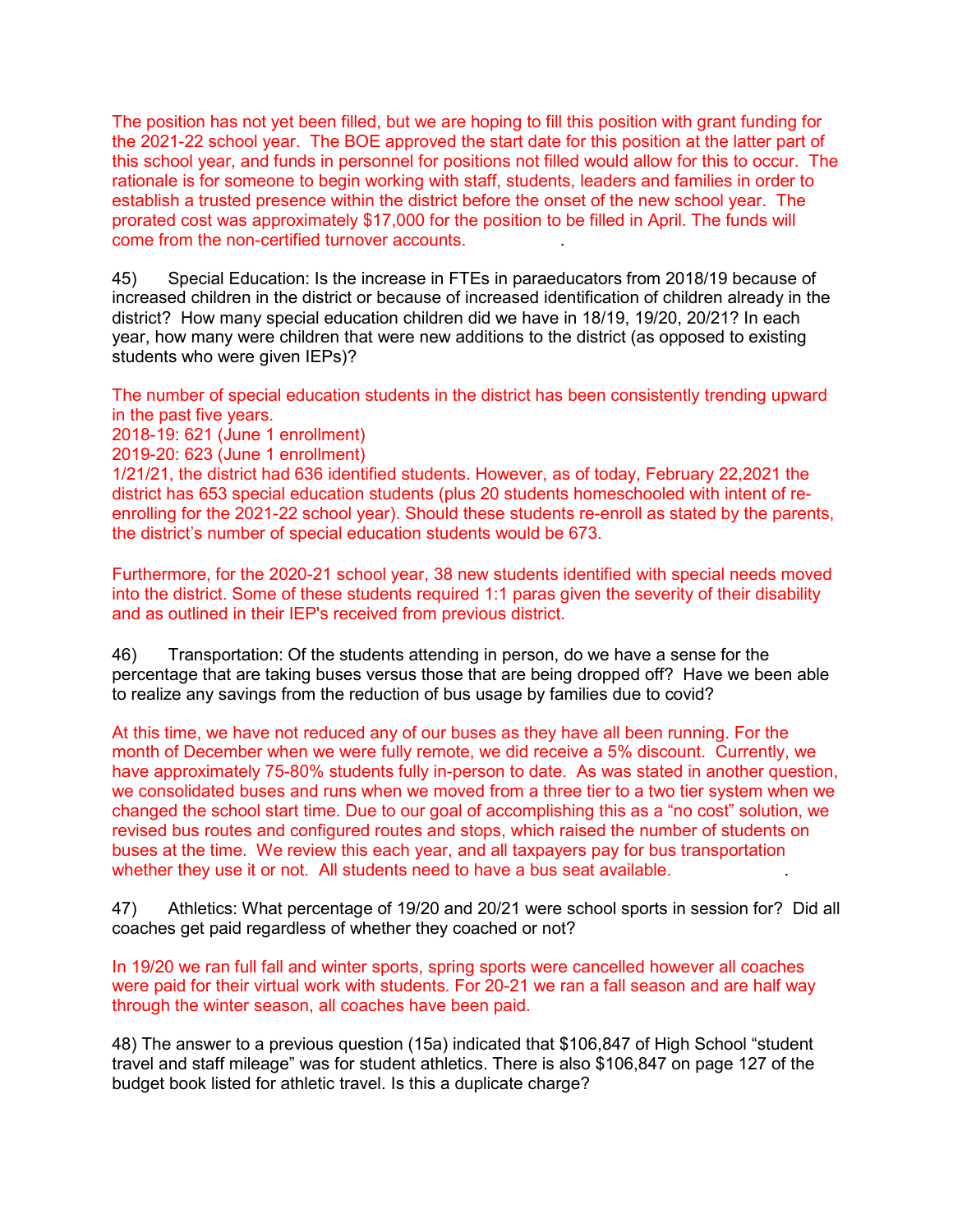No. Interscholastic Sports and Activities are a Program within the High School budget (see page 105 for a list of all Programs). Each High School Program is detailed in the subsequent pages and each Program that includes a line 580 for Student Travel or Staff Mileage contributes to the total for that line within the High School budget. Because the details for Athletics are extensive, it has its own tab, but it provides the details for Interscholastic Sports and Activities Program within the High School budget. Thus, \$106,847 appears on the 580 line on page 124 and references the details. The detail is what is shown on page 127.

## 49) Class Size

Class Size is a major determinant of the BOE Budget. Drift on class size can have substantial financial impact. I fully recognize that scheduling students is not like scheduling things and that the number of students can change from the time of budget preparation to opening of school. Some observations regarding the economics of class are below.

a. Guidelines for class size are presented in the budget book. Table below shows a few years of projected and actual class size at the elementary schools (Higher grades we too challenging for me to extract) The BOE is very consistent in projecting class size with no apparent creep year over year.

## Class sizes for upper grades are in the budget book on pages 76, 89, and 107.

b. In the years shown, in no class was a class projected over the guideline. Except in  $3<sup>d</sup>$  & 4<sup>th</sup> grades in 2019-20, one or two students could be added to each average without exceeding the guideline.

|                           | 2019-20<br>Projected | 2020-21<br>Projected | 2021-22<br>Projected | 2018-19       | 2019-20<br><b>Actual</b> | 2020-21<br><b>Actual</b> |
|---------------------------|----------------------|----------------------|----------------------|---------------|--------------------------|--------------------------|
|                           | pg 51                | pg 44                | pg 44                | <b>Actual</b> | pg 44                    | pg 44                    |
| K                         |                      |                      |                      |               |                          |                          |
| <b>Average Class Size</b> | 15.8                 | 15.4                 | 15.4                 | 16.5          | 16.4                     | 15.4                     |
| Guideline                 | $15 - 18$            | $15 - 18$            | $15 - 18$            | 20            | $15 - 18$                | $15 - 18$                |
| 1st & 2nd                 |                      |                      |                      |               |                          |                          |
| <b>Average Class Size</b> | 17.7                 | 17.6                 | 17.8                 | 18.1          | 18.0                     | 17.1                     |
| Guideline                 | 20                   | 20                   | 20                   | 20            | 20                       | 20                       |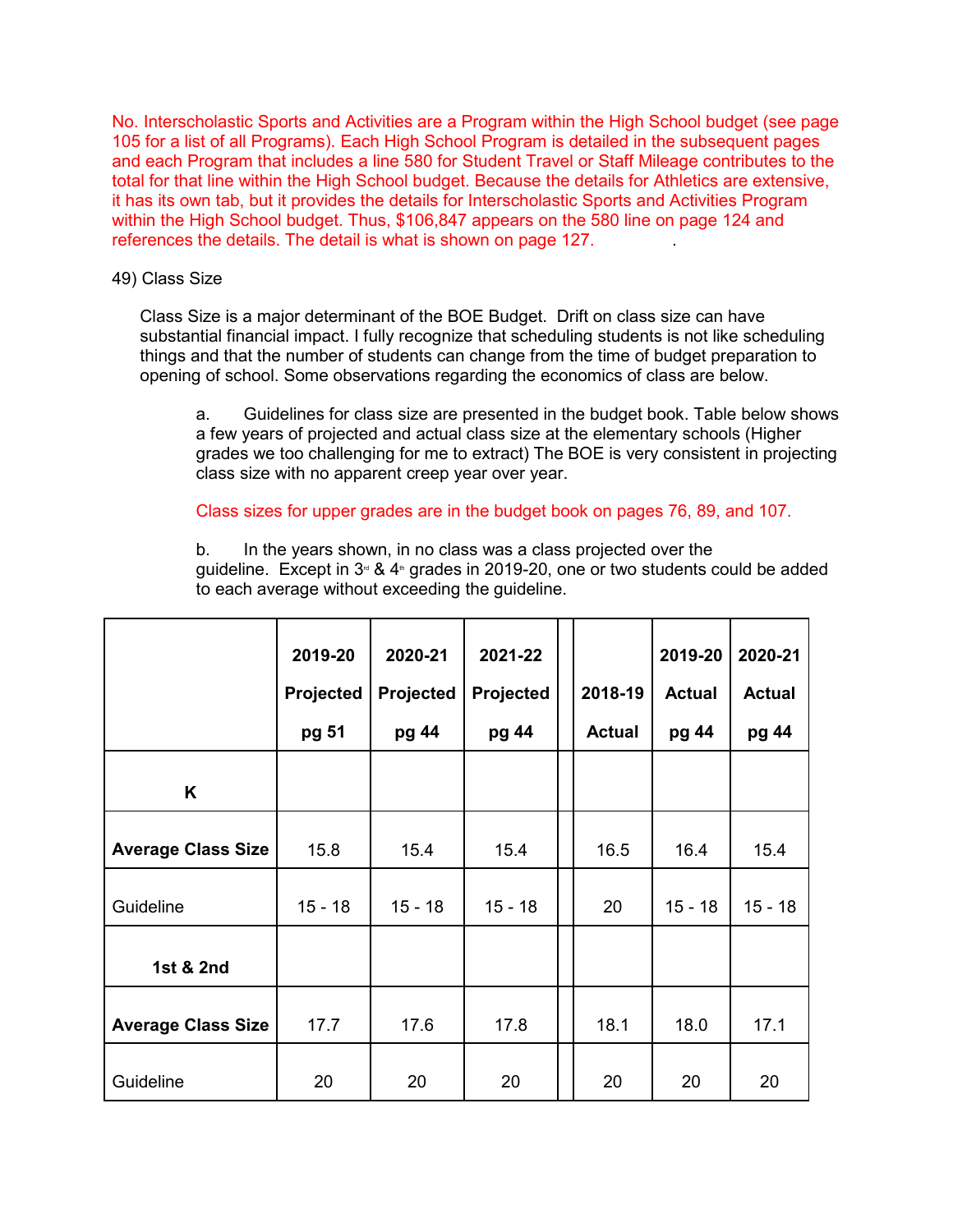| 3rd & 4th                 |           |      |      |      |      |      |
|---------------------------|-----------|------|------|------|------|------|
| <b>Average Class Size</b> | 20.5      | 20.3 | 20.3 | 20.1 | 19.7 | 19.0 |
| Guideline                 | $19 - 21$ | 25   | 25   | 25   | 25   | 25   |

Just one thing to keep in mind when looking at elementary school class sizes is that each of the four schools operate separately. So, the challenge of "right-sizing" classes is limited by the numbers within that school. For example, in 2020-21, Hawley's fourth grade classes had a total of 52 students split across three rooms/sections, averaging 17 students per room. Although that is a smaller class size, reducing the rooms to two by making a reduction would have placed 26 students in each room - more than our guideline in a typical year (and too many in a year of a pandemic in an older building and smaller rooms with no HVAC system for ventilation). Most importantly, higher class sizes have a negative impact on learning as it is difficult to meet the individual needs of students..

50) Special Education

a. The 2019-20 BOE Budget book has some very useful statistics regarding special education students. In particular the table showing out of district special education was illuminating:

| School Location |                   | Cost    | <b>Actual 2018-19</b> | Budget 2019-20 |               | Cost Per 2018-19 |
|-----------------|-------------------|---------|-----------------------|----------------|---------------|------------------|
| $\mathbf{1}$    | \$                | 538,615 | 3                     | 3              | \$            | 179,538          |
| $\overline{2}$  | \$                | 411,948 | 3                     | 3              | \$            | 137,316          |
| $\overline{3}$  | $\boldsymbol{\$}$ | 249,206 | $\overline{1}$        | $\overline{2}$ | $\frac{1}{2}$ | 249,206          |
| 4               | \$                | 198,240 | $\overline{7}$        | 4              | \$            | 28,320           |
| 5               | \$                | 150,000 | $\overline{4}$        | $\overline{2}$ | \$            | 37,500           |
| 6               | \$                | 151,175 | $\overline{2}$        | $\mathbf 1$    | \$            | 75,588           |
| $\overline{7}$  | \$                | 166,990 | 1                     | 1              | \$            | 166,990          |
| 8               | \$                | 263,572 | 3                     | 3              | \$            | 87,857           |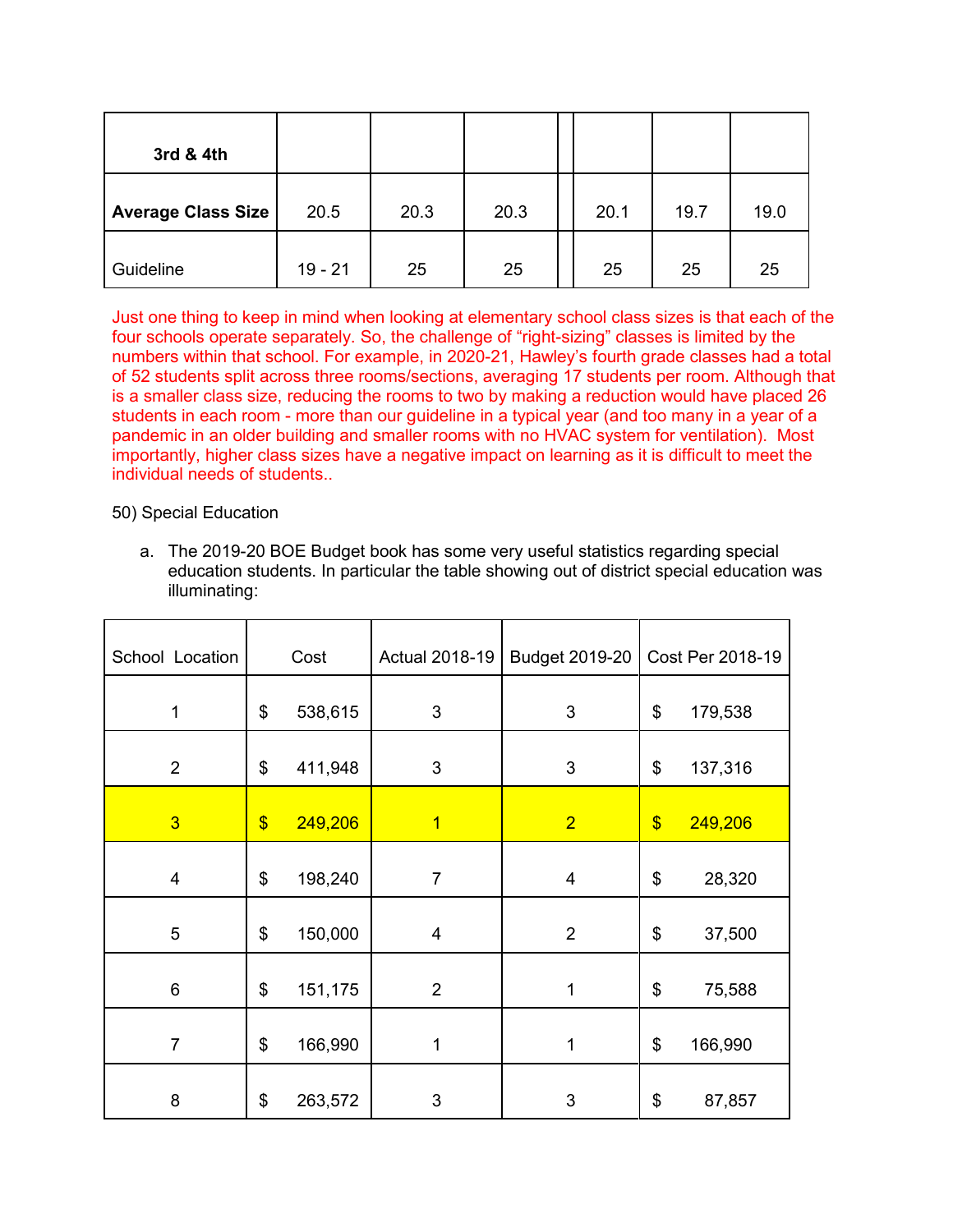| 9        | \$                        | 172,590 | $\overline{2}$            | $\overline{2}$            | \$            | 86,295  |
|----------|---------------------------|---------|---------------------------|---------------------------|---------------|---------|
| $10$     | \$                        | 59,256  | $\mathbf 1$               | $\mathbf 1$               | \$            | 59,256  |
| 11       | \$                        | 179,848 | $\ensuremath{\mathsf{3}}$ | $\ensuremath{\mathsf{3}}$ | \$            | 59,949  |
| 12       | \$                        | 188,746 | $\mathbf 1$               | $\overline{2}$            | \$            | 188,746 |
| 13       | $\boldsymbol{\mathsf{S}}$ | 242,831 | $\overline{1}$            | $\overline{1}$            | $\frac{1}{2}$ | 242,831 |
| 14       | \$                        | 107,800 | $\mathbf 1$               | $\mathbf 1$               | \$            | 107,800 |
| 16       | \$                        | 104,000 | $\ensuremath{\mathsf{3}}$ | $\mathbf{2}$              | \$            | 34,667  |
| 17       | \$                        | 30,000  | $\overline{2}$            | $\overline{2}$            | \$            | 15,000  |
| 18       | \$                        | 4,100   | $\overline{2}$            | $\mathbf 1$               | \$            | 2,050   |
| 19       | \$                        | 75,000  | $\mathbf 1$               | $\mathbf 1$               | \$            | 75,000  |
| 20       | \$                        | 82,095  | $\pmb{0}$                 |                           |               |         |
|          |                           |         | 41                        | 35                        |               |         |
| Mediated | \$                        | 572,900 | 14                        | 15                        | \$            | 40,921  |

The breakdown for the 2021-22 anticipated costs are as follows: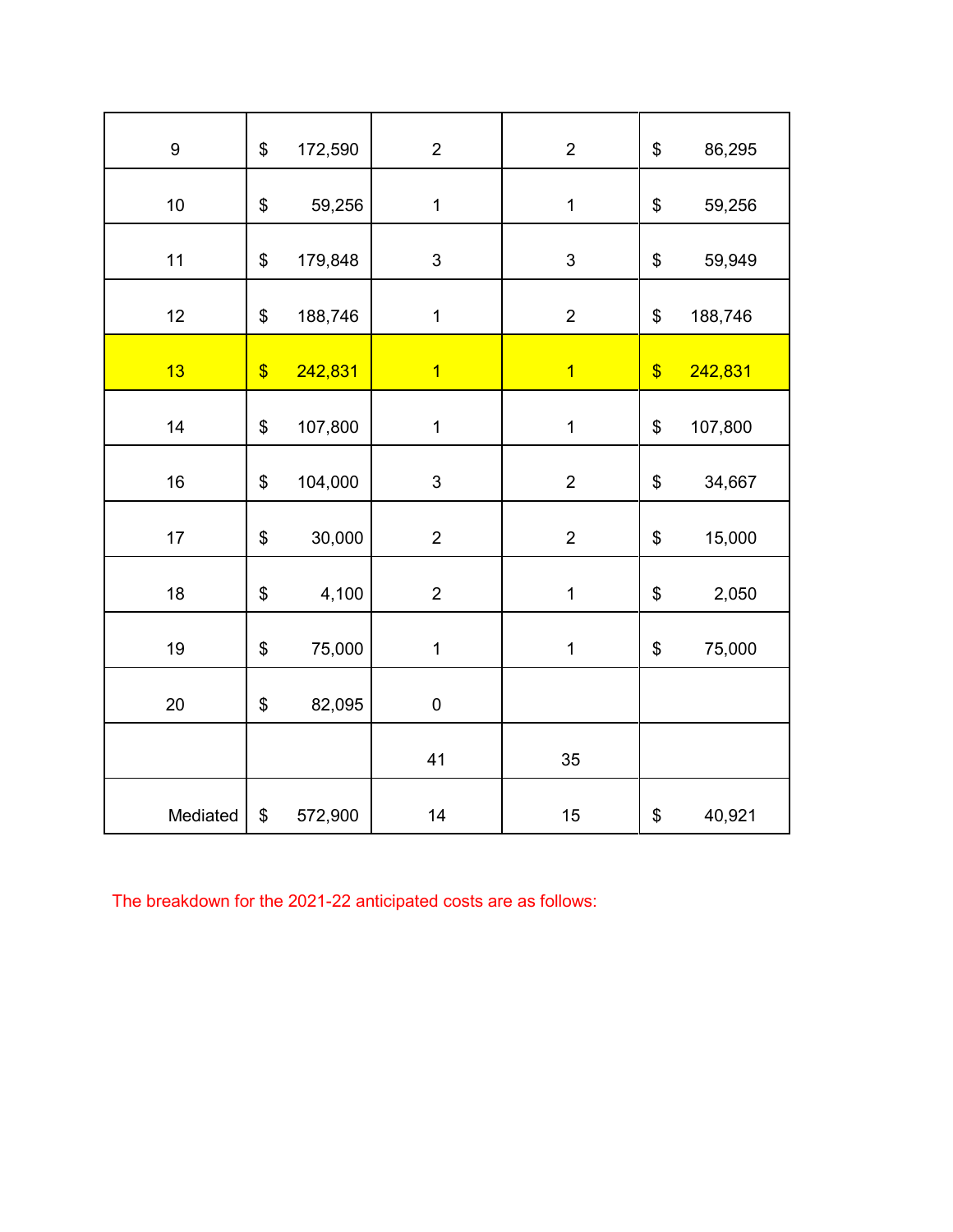| <b>2021-22 OUT OF DISTRICT SPECIAL ED TUITION</b> |                |                          |  |               |
|---------------------------------------------------|----------------|--------------------------|--|---------------|
|                                                   |                |                          |  |               |
|                                                   |                |                          |  |               |
|                                                   |                | <b>STUDENTS</b>          |  | <b>COST</b>   |
| <b>SCHOOL</b>                                     | 2020-21        | 2021-22                  |  |               |
| <b>LOCATION 1</b>                                 | 4              | 4                        |  | \$778,613     |
| <b>LOCATION 2</b>                                 | 3              | 3                        |  | \$395,445     |
| <b>LOCATION 3</b>                                 | 1              | 1                        |  | \$73,700      |
| <b>LOCATION 4</b>                                 | 3              | 2                        |  | \$214,400     |
| <b>LOCATION 5</b>                                 | $\overline{2}$ | $\overline{2}$           |  | \$110,324     |
| <b>LOCATION 6</b>                                 | $\overline{2}$ | $\overline{2}$           |  | \$123.840     |
| <b>LOCATION 7</b>                                 | 1              | 1                        |  | \$80,815      |
| <b>LOCATION 8</b>                                 | 3              | 3                        |  | \$272,073     |
| LOCATION 9                                        | 1              | 1                        |  | \$83,600      |
| <b>LOCATION 10</b>                                | 1              | 1                        |  | \$82,497      |
| <b>LOCATION 11</b>                                | 1              | 1                        |  | \$74,492      |
| <b>LOCATION 12</b>                                | 1              | 1                        |  | \$158,116     |
| <b>LOCATION 13</b>                                | $\overline{2}$ | $\overline{2}$           |  | \$280,000     |
| <b>LOCATION 14</b>                                | $\overline{2}$ | $\overline{2}$           |  | \$197,434     |
| <b>LOCATION 15</b>                                | 2              | $\overline{2}$           |  | \$215,140     |
| <b>LOCATION 16</b>                                | 1              | 1                        |  | \$89,756      |
| <b>LOCATION 17</b>                                | 1              | 1                        |  | \$164,590     |
| <b>TBD</b>                                        |                | $\overline{\phantom{a}}$ |  | \$130,000     |
| OTHER SPECIAL ED COSTS                            |                |                          |  | \$58,900      |
| (INCLUDES MAGNET & VO/AG SCHOOLS)                 |                |                          |  |               |
| ALLOWANCE FOR INCREASES                           |                |                          |  | \$103,614     |
| MEDIATED AGREEMENTS                               | 18             | 13                       |  | \$770,772     |
|                                                   |                |                          |  | \$4,458,121   |
| EXCESS COST GRANT                                 |                |                          |  | (\$1,261,493) |
| <b>NET BUDGET</b>                                 | 49             | 45                       |  | \$3.196.628   |

To the extend that the breakdown is readily available, additional special education statistics could be helpful in understanding the dynamics of variance. See table below:

The years in the heading on the table were changed to allow us to share the data we have. We do not project the number of students in SPED as it changes so frequently. As an example, at the time the budget was prepared (1/12/21), there were 636 students receiving SPED services. Currently, there are 653 SPED students served by the district.

Remind me what "Mediated," "PAL," and "RISE" mean

PAL and RISE are two in-house special education programs (self-contained).

Mediated refers to mediated settlements with families regarding services to be provided for students, and where previous agreement has not been typically reached in a PPT or other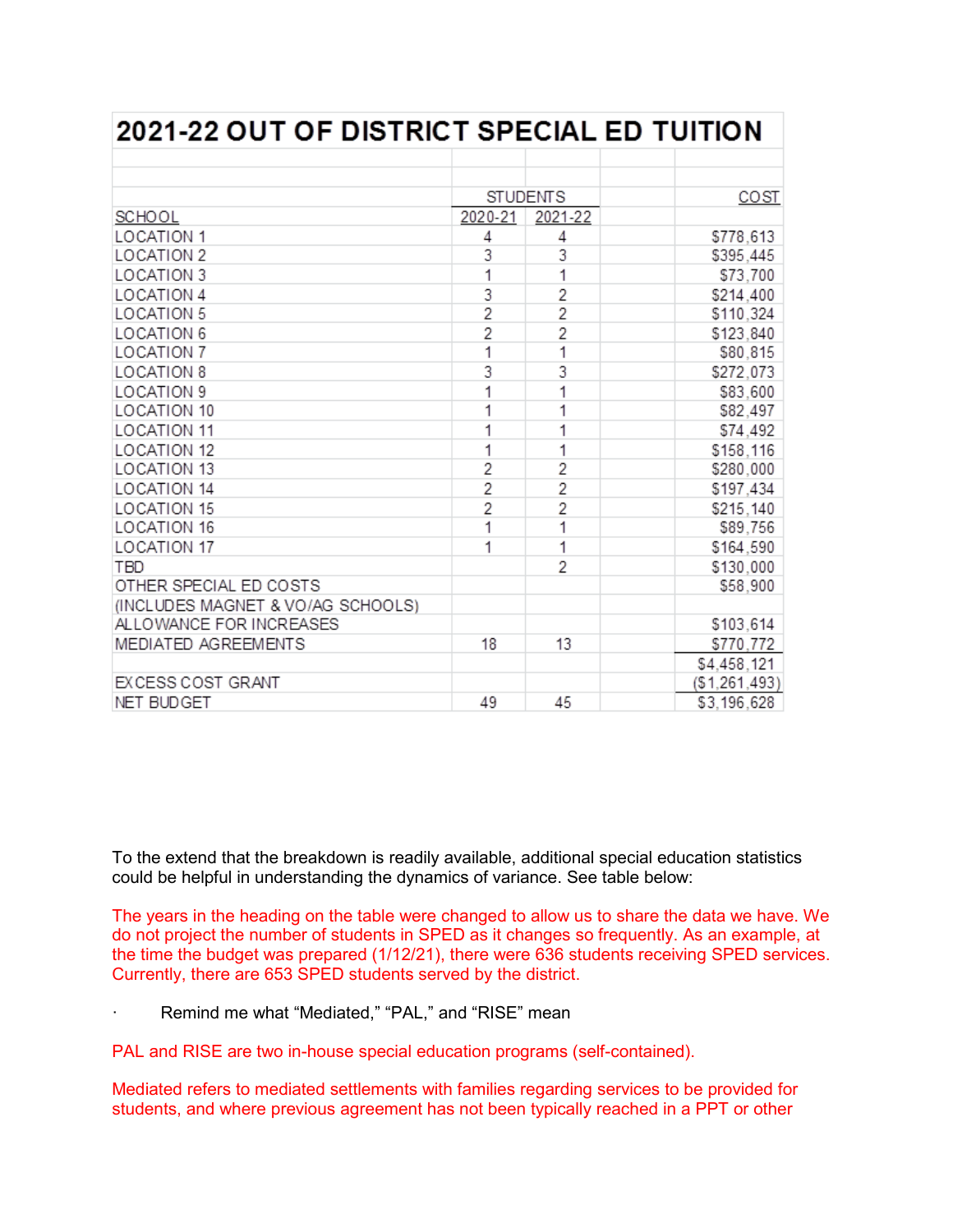meetings. Mediated settlements are often handled by both the district and family attorneys to mediate between the two groups.

Row 13 if SPED & IEP are the same, there is no need for this row.

#### These are the same.

· Row 14 what is behind the nearly doubling of the Transition Program?

The Transition Program has not doubled. It is a change in program classification. The 2020-21 Community Partnership number includes PAL & RISE. In prior years, these were separate The number of students participating in the Transition program for 2020-21 from Newtown is 6 and 3 from other districts.

| <b>Row</b>     | <b>Group</b>                                                       | <b>JUNE</b> | <b>JUNE</b> | <b>JUNE</b> | <b>JUNE</b> | <b>JUNE</b> | 2021           |
|----------------|--------------------------------------------------------------------|-------------|-------------|-------------|-------------|-------------|----------------|
|                |                                                                    | 2016        | 2017        | 2018        | 2019        | 2020        | <b>Current</b> |
| $\mathbf{1}$   | <b>Elementary Special Ed Students</b><br>*INCLUDES PAL (2016-2020) | 160         | 173         | 183         | 188         | 196         | 182            |
| $\overline{2}$ | Intermediate Special Ed Students                                   | 91          | 84          | 90          | 97          | 80          | 89             |
| 3              | Middle School Special Ed Students                                  | 57          | 86          | 97          | 94          | 98          | 91             |
|                | <i><b>*INCLUDES RISE (2016-2020)</b></i>                           |             |             |             |             |             |                |
| $\overline{4}$ | <b>High School Special Ed Students</b>                             | 133         | 121         | 112         | 129         | 146         | 171            |
|                | <b>Preschool (2016-2017)</b><br>OOD (2016-2020)                    |             |             |             |             |             |                |
|                |                                                                    |             | 71          | 25          | 23          | 23          |                |
|                |                                                                    | 27          | 23          |             |             |             |                |
|                | <b>Preschool/NCP (2018-2020)</b>                                   |             |             | 82          | 90          | 80          | 120            |
|                | -RISE, PAL, PRE-K, OOD, NCP                                        |             |             |             |             |             |                |
| 5              | <b>Total Special Ed Students</b><br>pg 128<br>graph                | 530         | 558         | 589         | 621         | 623         | 653            |
| 6              | SPED - In house*                                                   | X           | X           | X.          | X           | X           | X              |